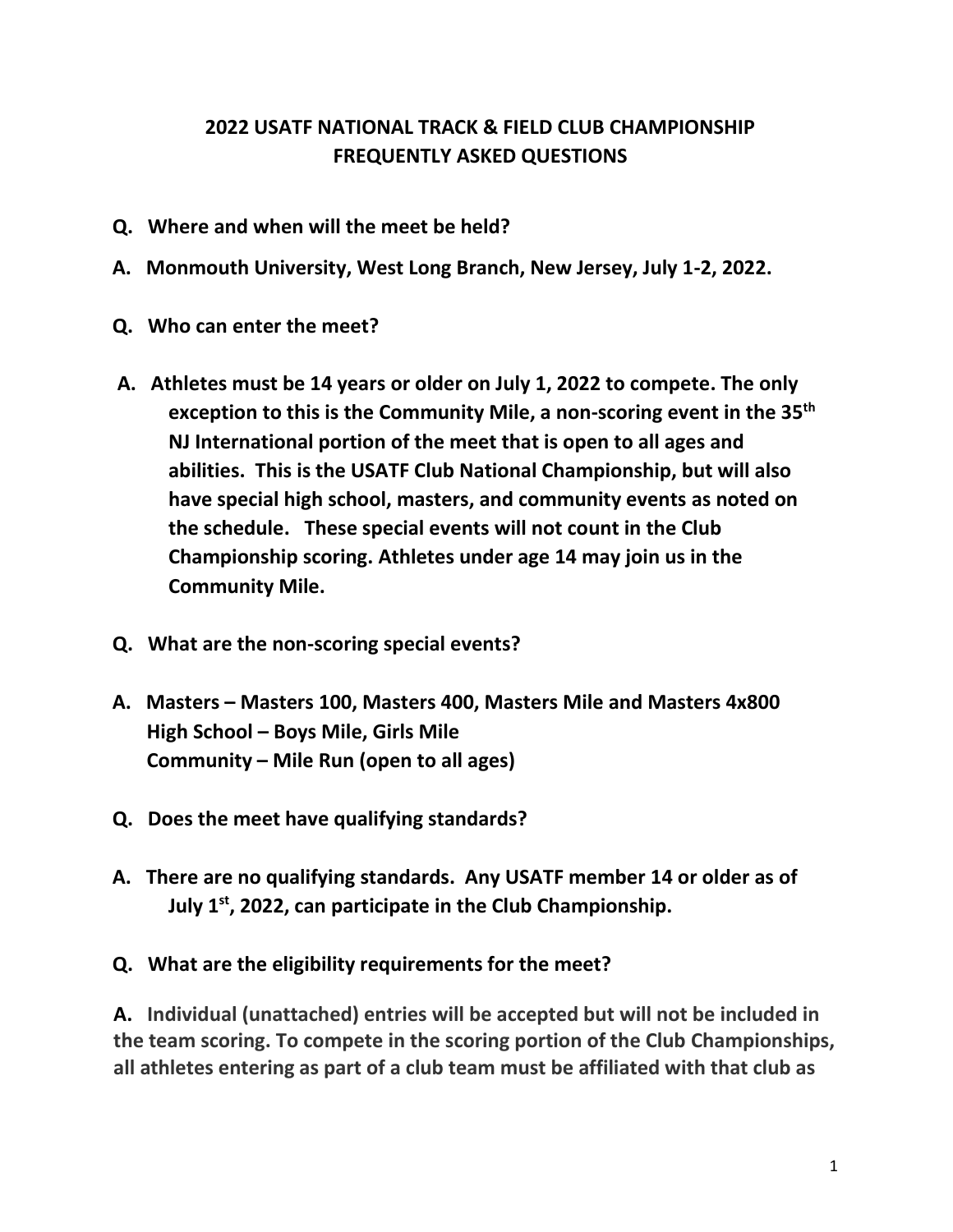**part of their USATF membership profile prior to the close of entries on Tuesday June 28th at noon EDT. No club affiliation changes will be processed or considered after this deadline. For further information regarding USATF Club affiliations and guidelines, please see the USATF Club Affiliation and Eligibility Notes included in the meet information at www.shoreac.org, or refer to these guidelines in the USATF Rule Book (USATF Competition Rule 4.2 ).** 

**Q. What does it cost to enter the meet?** 

**A. The entry costs include:** 

 **1 st event - \$25.00 2 nd event - \$15.00\* Each additional event - \$15.00\* Relays - \$40.00 per team until June 28. \$60 per team until noon on July 2. Special Friday evening Community Mile - \$15.00** 

**\*- The discount for 2nd and 3rd entries will be reflected at check-out on SimplyRegister, even if initially selecting the 2nd event shows a \$25 price for it.**

**The deadline for all individual event entries is noon on Tuesday, June 28th. Late relay event entries close at noon on Saturday July 2 with an additional fee. Please note that the entry fee is the same for both club and non-club events.** 

**Q. How will both the men and women team championship be scored?** 

**A. Team awards will be presented to the 1st, 2nd & 3 rd place teams. Non-club finishers excluded. Event points will be awarded as follows:** 

- **1st place - 10 points**
- **2 nd place - 8 points**
- **3 rd place - 6 points 4 th place - 5 points 5 th place - 4 points 6 th place - 3 points**
- **7 th place - 2 points**
- **8 th place - 1 point**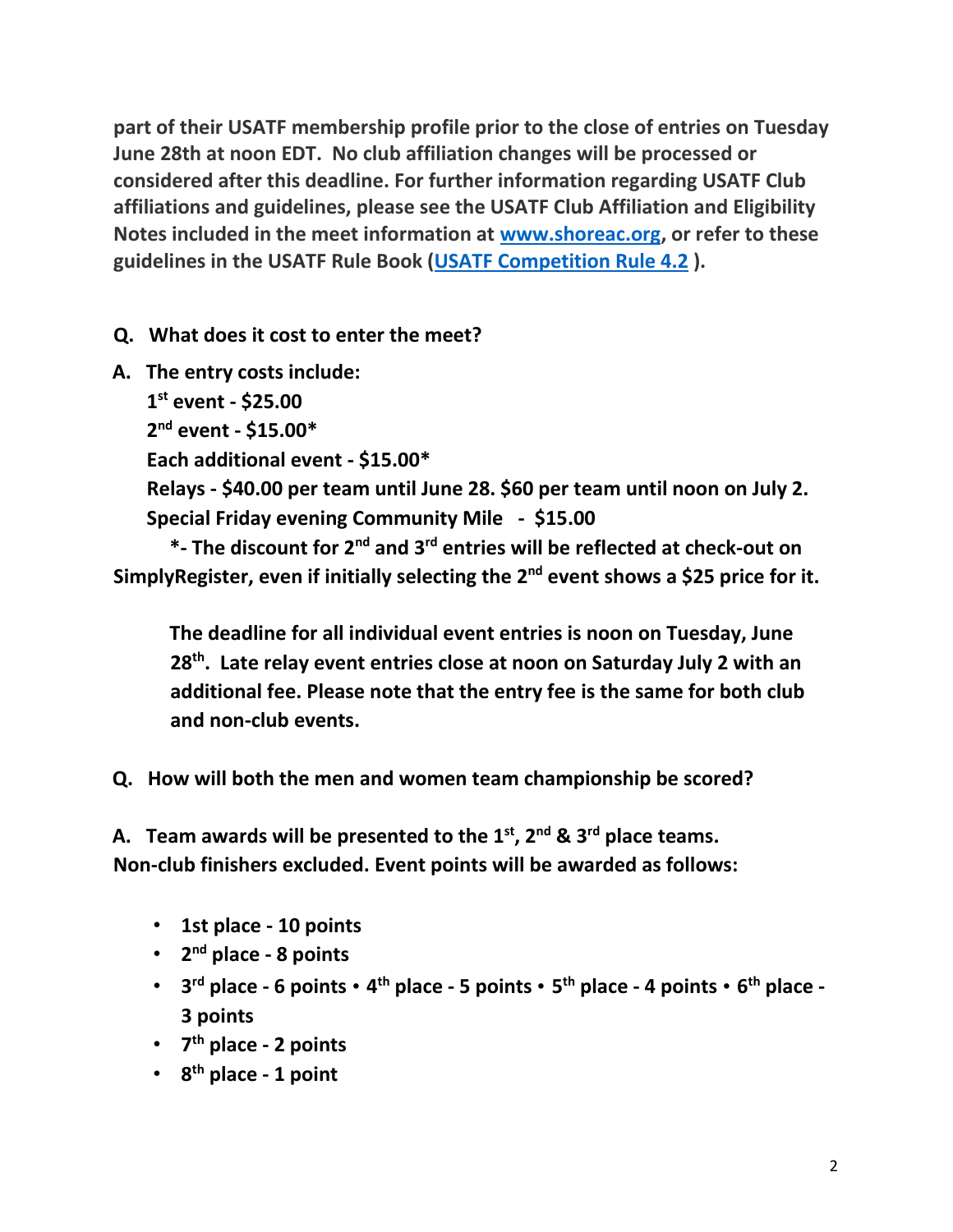**Q. Will there be awards?** 

**A. USATF Official Medals will be awarded to the top three finishers in both the men's and women's events. Separate awards will be presented for the non-Club Championship events that are just part of the NJ International Meet.** 

**Q. Will there be any Cash Prizes?** 

**A. Cash awards will be given to the top three teams in both the men's and women's categories. The cash awards are as follows:** 

 **1 st Place teams - \$1,000 each 2 nd Place teams - \$750 each 3 rd Place teams - \$500 each** 

 **Cash awards will also be given to the top three men and women who have the best performance in their event on the World Athletics scoring tables** (World Athletics scoring tables updated for 2022 | NEWS | World Athletics)

**The cash awards are as follows:** 

**1 st Place Individual - \$500.00 2 nd Place Individual - \$250.00 3 rd Place Individual - \$100.00** 

**The men's mile (\$2000), women's mile (\$1000), high jump (\$1000), shot put (\$600) and hammer (\$300) will also have separate prize money available. No duplicate cash awards will be provided. Details on amounts and events that will have cash prizes closer are available on the www.shoreac.org website and social media (@theshoreac).**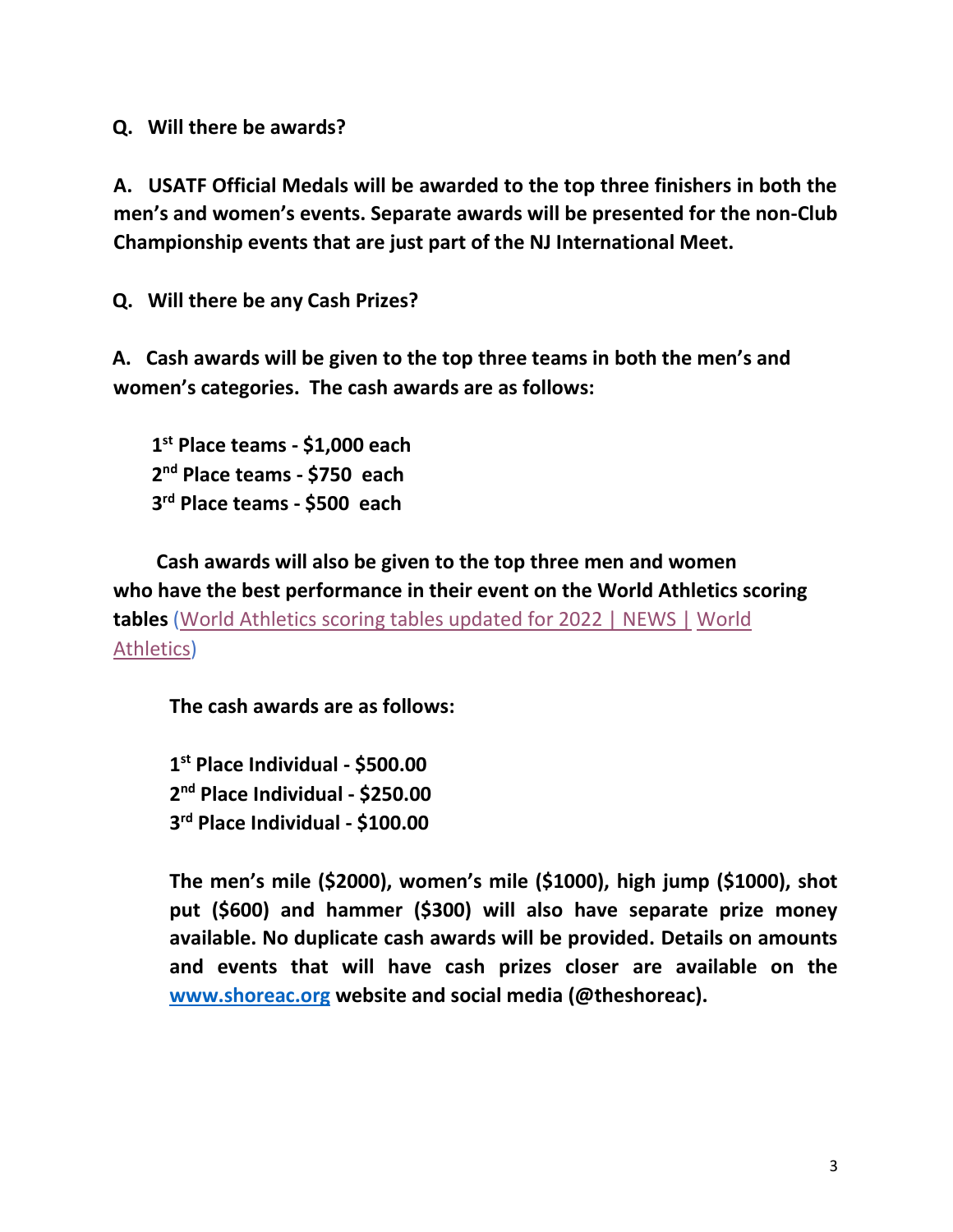- **Q. Will there be housing options on the Monmouth University campus?**
- **A. Yes, rental dormitories and apartments for athletes, coaches and officials are available on a rental basis. Please see the lodging information sections of the meet website in order to register for Monmouth University lodging. Overnight accommodations are available for the evenings of June 30, July 1 and July 2. Bedding is a one-time extra cost. Rooms most be reserved by Friday June 24 at the latest and rates are as follows:**

| a. Rate/Single Occupancy: \$62.00 per night            |                                                                |
|--------------------------------------------------------|----------------------------------------------------------------|
| b. Rate/Double Occupancy: \$58.00 per person per night |                                                                |
| c. Rate/Triple Occupancy: \$50.00 per person per night |                                                                |
|                                                        | Bedding (Pillow, blankets): \$49.00 per person one time charge |

- **Q. Will food and drinks be available at the Track & Field Facility?**
- **A. Yes, there will be a concession stand selling drinks and snacks.**
- **Q. Are restrooms available at the track and field facility?**
- **A. Restrooms facilities will be open underneath Kessler Stadium.**
- **Q. What is the track surface and facility at Monmouth University?**

**A. The track is an 8-lane Beynon Sports Surface in Kessler Stadium, which seats 4,200. Dual direction sprint straightaways and jump runways are available, as well as two javelin runways, multiple shot put circles, a full hammer-discus cage, and steeplechase water jump.** 

**Q. Will the meet provide starting blocks?** 

**A. Yes. You may use your own blocks or meet-supplied starting blocks**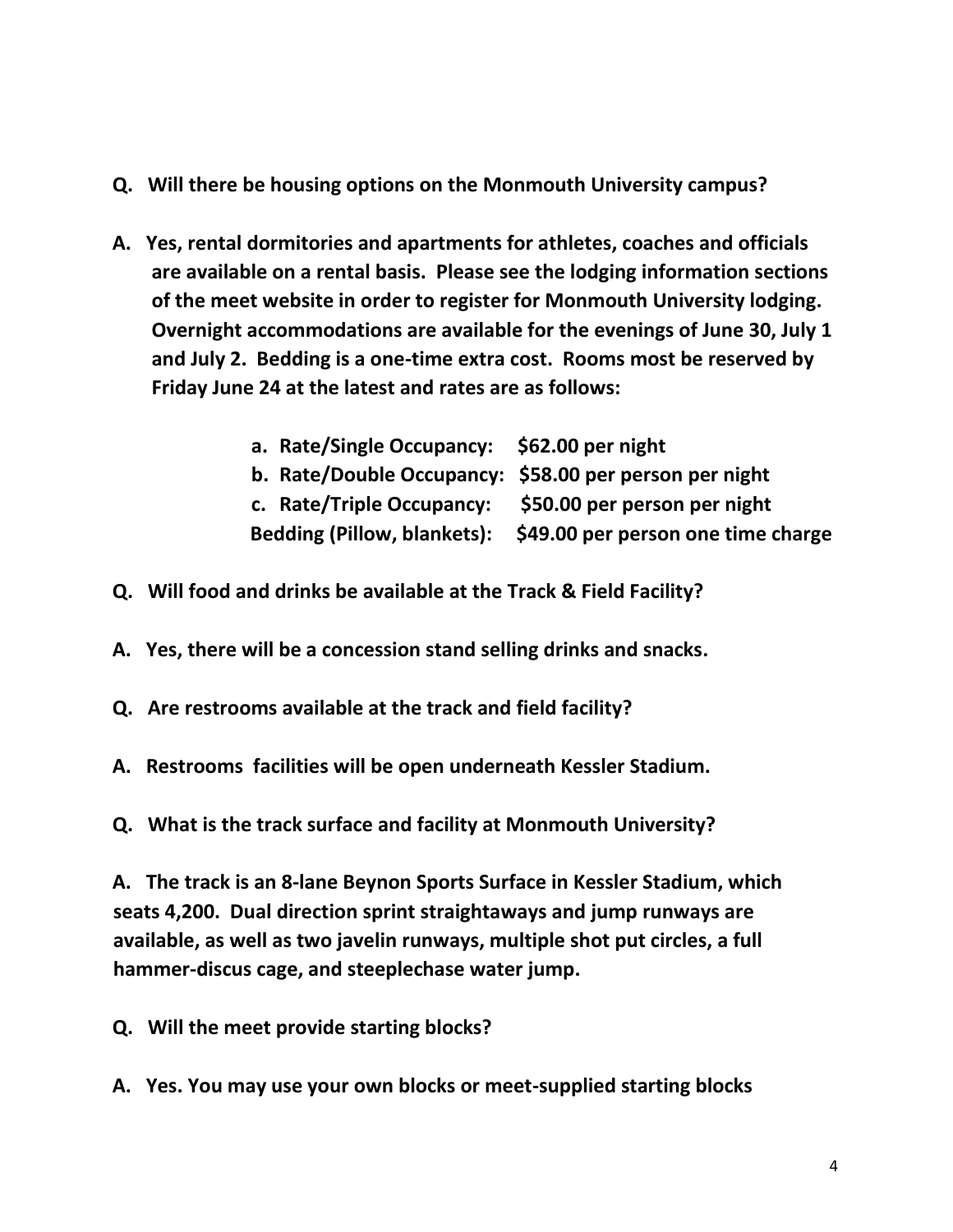**Q. What kind of spikes can I wear?** 

**A. Maximum ¼ inch pyramid spikes only. We will perform a spike check before you can compete.** 

**Q. Should I bring and use my own throwing implement(s)?** 

**A. Yes you may bring and use your own implement(s), but they must be weighed and inspected prior to the start of the competition and will be impounded until your event(s). Please be aware that, while high school and masters athletes may compete in open events, we will only be certifying and using Open implements. Hurdles will also be at Open division heights.**

**Q. Will there be pole vault poles available for athletes who do not bring their own poles?** 

**A. No, poles will not be provided, so vaulters should plan to bring their own poles.** 

**Q. Where can I learn more about Monmouth University and the Monmouth County Jersey Shore?** 

**A. Information on Monmouth University may be found by going to www.monmouth.edu and www.monmouthhawks.com. Regional information can be found at httlpsh://tourism.visitmonmouth.com.** 

**Q. If I am flying or driving, how do I get there?** 

**A. Monmouth University and the greater Long Branch area are easily accessible via the New Jersey Garden State Parkway, and both N.J. State highways 35 and 36. Newark Airport is about a 50 minute drive via the**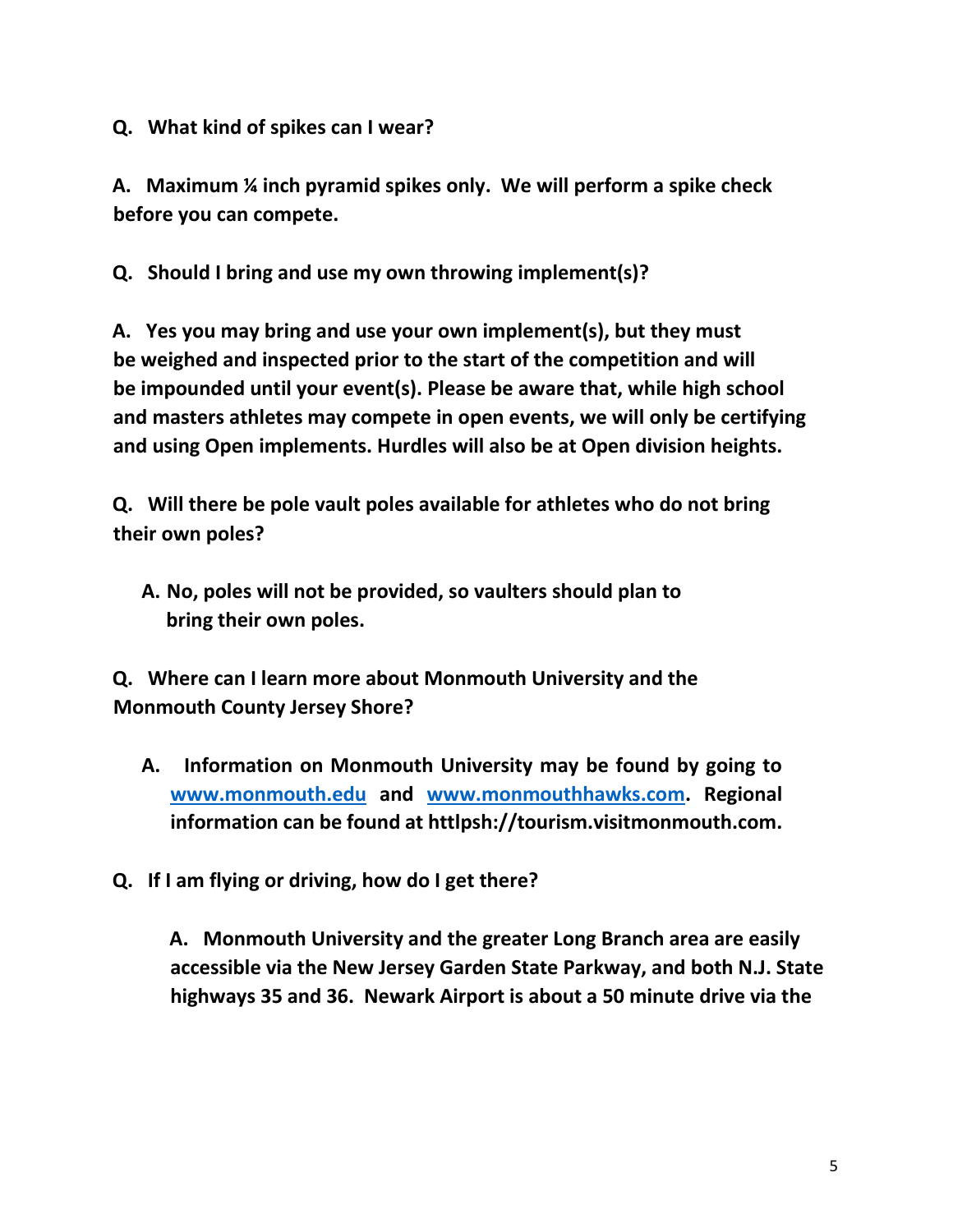**New Jersey Turnpike and Garden State Parkway to Monmouth University. JFK in New York, the Philadelphia, the Trenton, NJ Regional Airports are other options.**

 **Q. The fee for a relay is listed as \$40. Is that fee per person or per team?** 

**A. Per team, but each member of the team should ideally be entered in an individual event as well. All relay team entries must be received by June 28. Late relay entries will be accepted at the registration table for a cash fee of \$60 per team, no later than 12 Noon on July 2nd. Payment for all "late" relays must be in cash, check or Venmo (not credit card).** 

**Q. Can I add an event or change my time or mark for an event?** 

 **A. Yes, you may do so until the last entry deadline of noon on June 28, 2022. After that date, no additions or changes may be made.** 

 **Q. Once I am at the meet, how do I declare for an event?** 

**A. For all running events, you must check in and declare at least 60 minutes before the start of your event at the declaration area. For field events, you must declare at least 30 minutes before the start of all field events on each day. All implements must be weighed in more than 60 minutes before each event (a weigh-in schedule may follow also).** 

 **NOTES:** 

- **If you do not declare, you will not compete! NO EXECPTIONS.** 
	- **Packet/number pickup is NOT declaring**
- **For early morning events, declaration sheets will be available in the early evening before. Failure to declare means that you will be scratched from the event and will NOT compete.**
- **Remember that your bib also provides you free access to the Long Branch beaches on the days of the meet (July 1-2).**